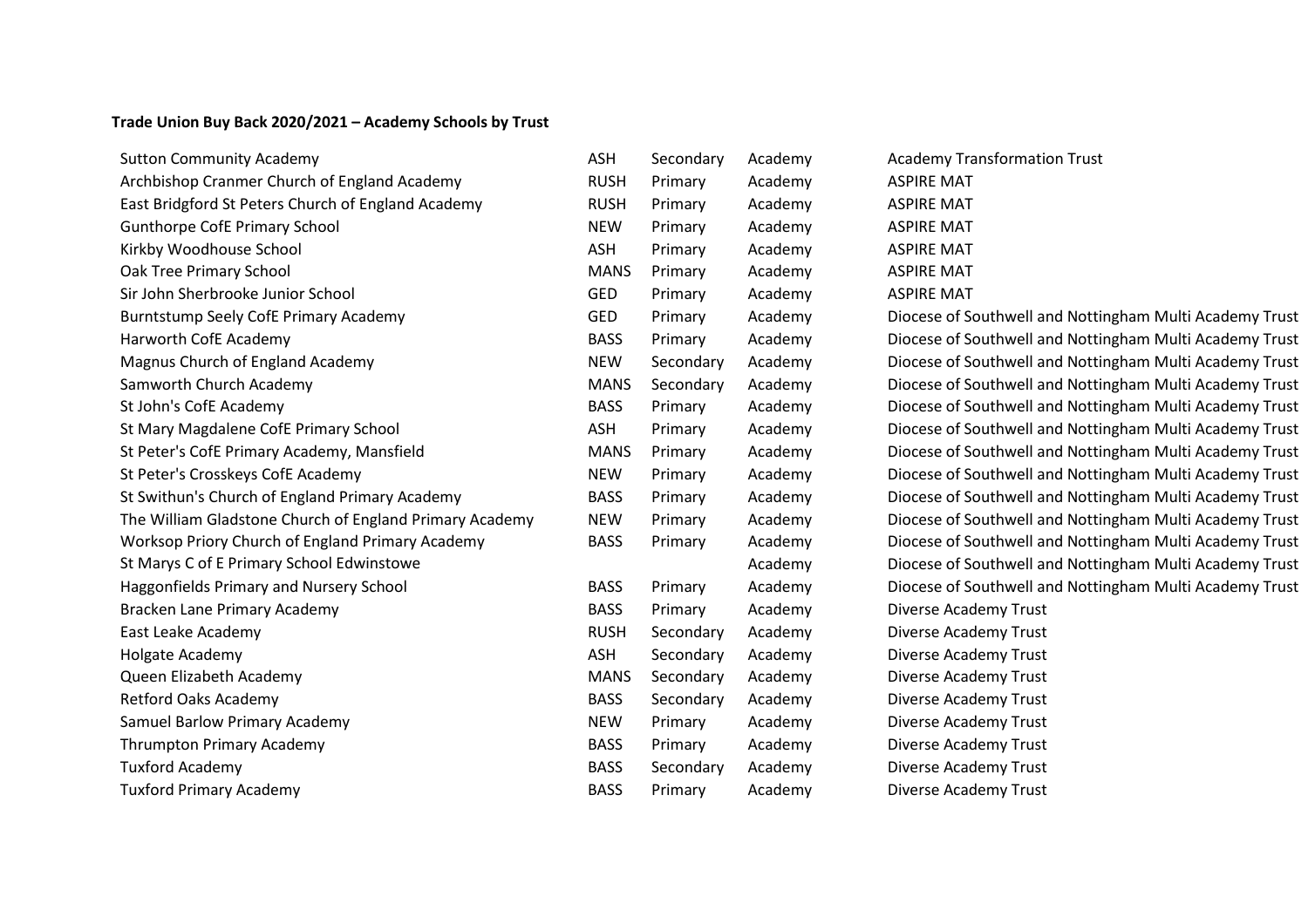| Wainwright Primary Academy                                | <b>MANS</b> | Primary   | Academy | Diverse Academy Trust                              |
|-----------------------------------------------------------|-------------|-----------|---------|----------------------------------------------------|
| Awsworth Primary and Nursery School                       | <b>BROX</b> | Primary   | Academy | <b>East Midlands Education Trust</b>               |
| <b>Gilthill Primary School</b>                            | <b>BROX</b> | Primary   | Academy | <b>East Midlands Education Trust</b>               |
| <b>Hollywell Primary School</b>                           | ASH         | Primary   | Academy | <b>East Midlands Education Trust</b>               |
| Kimberley Primary School                                  | <b>BROX</b> | Primary   | Academy | <b>East Midlands Education Trust</b>               |
| Larkfields Infant School                                  | <b>BROX</b> | Primary   | Academy | <b>East Midlands Education Trust</b>               |
| <b>Mornington Primary School</b>                          | <b>BROX</b> | Primary   | Academy | <b>East Midlands Education Trust</b>               |
| The Joseph Whitaker School                                | <b>NEW</b>  | Secondary | Academy | <b>East Midlands Education Trust</b>               |
| The Kimberley School                                      | <b>BROX</b> | Secondary | Academy | <b>East Midlands Education Trust</b>               |
| The South Wolds Academy & Sixth Form                      | <b>RUSH</b> | Secondary | Academy | <b>East Midlands Education Trust</b>               |
| The West Bridgford School                                 | <b>RUSH</b> | Secondary | Academy | <b>East Midlands Education Trust</b>               |
| <b>Brookside Primary School</b>                           | <b>RUSH</b> | Primary   |         | <b>Equals Academy Trust</b>                        |
| <b>Burton Joyce Primary School</b>                        | <b>GED</b>  | Primary   | Academy | <b>Equals Academy Trust</b>                        |
| Cropwell Bishop Primary School                            | <b>RUSH</b> | Primary   | Academy | <b>Equals Academy Trust</b>                        |
| Crossdale Primary School                                  | <b>RUSH</b> | Primary   | Academy | <b>Equals Academy Trust</b>                        |
| <b>Flintham Primary School</b>                            | <b>RUSH</b> | Primary   | Academy | <b>Equals Academy Trust</b>                        |
| Heymann Primary and Nursery School                        | <b>RUSH</b> | Primary   | Academy | <b>Equals Academy Trust</b>                        |
| Keyworth Primary and Nursery School                       | <b>RUSH</b> | Primary   | Academy | <b>Equals Academy Trust</b>                        |
| Richard Bonington Primary and Nursery School              | <b>GED</b>  | Primary   | Academy | <b>Equals Academy Trust</b>                        |
| Robert Miles Junior School                                | <b>RUSH</b> | Primary   | Academy | <b>Equals Academy Trust</b>                        |
| <b>Tollerton Primary School</b>                           | <b>RUSH</b> | Primary   | Academy | <b>Equals Academy Trust</b>                        |
| <b>Willow Farm Primary School</b>                         | <b>GED</b>  | Primary   | Academy | <b>Equals Academy Trust</b>                        |
| Netherfield Primary School                                | <b>GED</b>  | Primary   | Academy | <b>Greater Nottingham Education Trust</b>          |
| Bleasby Church of England Primary School                  | <b>NEW</b>  | Primary   | Academy | <b>Minster Trust for Education</b>                 |
| Farnsfield St Michael's Church of England Primary School  | <b>NEW</b>  | Primary   | Academy | <b>Minster Trust for Education</b>                 |
| The Minster School                                        | <b>NEW</b>  | Secondary | Academy | <b>Minster Trust for Education</b>                 |
| <b>Outwood Academy Portland</b>                           | <b>BASS</b> | Secondary | Academy | Outwood Grange Academies Trust (OGAT)              |
| <b>Outwood Academy Valley</b>                             | <b>BASS</b> | Secondary | Academy | Outwood Grange Academies Trust (OGAT)              |
| Sparken Hill Academy                                      | <b>BASS</b> | Primary   | Academy | SPARKEN HILL ACADEMY TRUST                         |
| St. Joseph's Catholic Primary School, a Voluntary Academy | <b>MANS</b> | Primary   | Academy | ST JOSEPH'S CATHOLIC PRIMARY VOLUNTARY ACADEMY RET |
| The Elizabethan Academy                                   | <b>BASS</b> | Secondary | Academy | THE ELIZABETHAN ACADEMY TRUST                      |